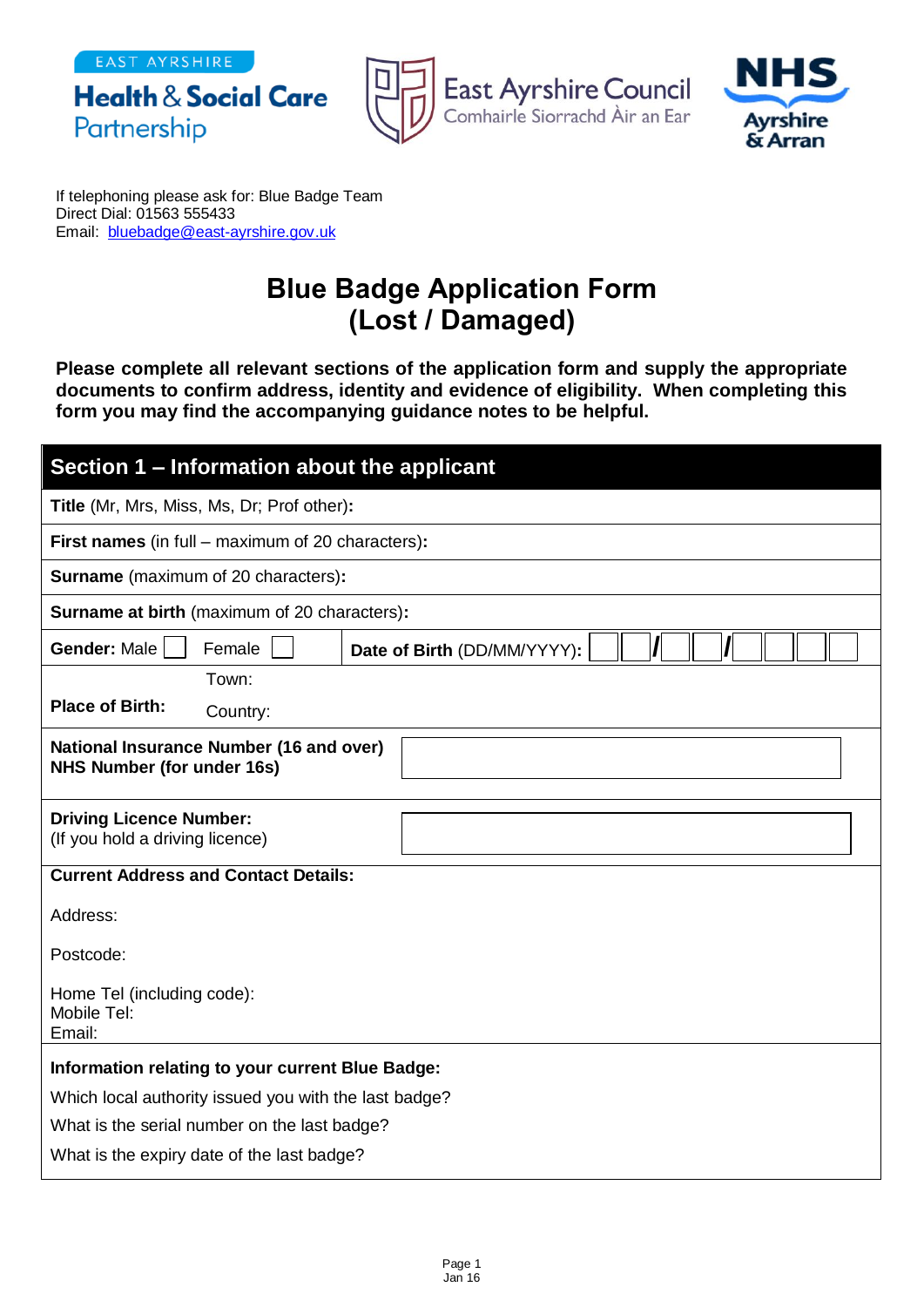| <b>Lost Badge:</b>                                                                                                                                                                                                                                                                                                                                                        |  |  |
|---------------------------------------------------------------------------------------------------------------------------------------------------------------------------------------------------------------------------------------------------------------------------------------------------------------------------------------------------------------------------|--|--|
| The loss of a Blue Badge should be reported to Police Scotland. Please provide the following information<br>relating to the lost badge:                                                                                                                                                                                                                                   |  |  |
| When was the lost badge reported to Police Scotland?                                                                                                                                                                                                                                                                                                                      |  |  |
| Please provide Police Scotland Crime Reference Number:                                                                                                                                                                                                                                                                                                                    |  |  |
|                                                                                                                                                                                                                                                                                                                                                                           |  |  |
| Proof of your address, dated within the last 12 months:<br>We need to check that you are a resident in this local authority area before we can process your application.<br>Please select one of the following options. Do not send original documents as these will not be returned::                                                                                    |  |  |
| I give consent to the local authority to check my personal details on the local<br>Either:<br>authority's Council Tax database so that I do not need to submit proof of my address.                                                                                                                                                                                       |  |  |
| I have enclosed a Council Tax bill bearing my name and address, dated within<br>Or:<br>the last 12 months.                                                                                                                                                                                                                                                                |  |  |
| I do not pay Council Tax, am over the age of 16 and give consent to the local authority to<br>Or:<br>check my address on the electoral register.                                                                                                                                                                                                                          |  |  |
| I am applying on behalf of an applicant who does not pay Council Tax and is under the age<br>of 16. I give my consent to the local authority to check school records to confirm their<br>Or:<br>address.                                                                                                                                                                  |  |  |
| Proof of your identity:<br>We need to check your identity to reduce the potential for fraudulent applications for a Blue Badge. You<br>must attach a certified photocopy of <b>one</b> of the following as proof of your identity:                                                                                                                                        |  |  |
| Passport<br>Birth certificate / adoption certificate<br>Marriage / Divorce certificate                                                                                                                                                                                                                                                                                    |  |  |
| Civil Partnership / Dissolution certificate<br>Valid driving licence                                                                                                                                                                                                                                                                                                      |  |  |
| Do not send original documents as these will not be returned.                                                                                                                                                                                                                                                                                                             |  |  |
| Photograph:<br>Please enclose a recent passport-style photograph of the applicant. The photograph needs to show the<br>applicant's full face so that the holder can be easily identified. No one else should be in the photograph.<br>The photograph will be placed on the back of the badge and will not be visible when the badge is being<br>displayed in the vehicle. |  |  |
| Please ensure that the applicant's name and date of birth are on the back of the photograph and that you<br>complete Section 2(a), 2(b) and 2(c) of this form to confirm that the photograph is a true likeness.                                                                                                                                                          |  |  |
| <b>Badge issue fee (where applicable):</b><br>There is no charge for a Duplicate Blue Badge.                                                                                                                                                                                                                                                                              |  |  |
| Please nominate the vehicle registration<br>number(s) for the main cars in which you<br>intend to use the Blue Badge:                                                                                                                                                                                                                                                     |  |  |
| (Up to three registration numbers should be<br>nominated, but please remember that other                                                                                                                                                                                                                                                                                  |  |  |
| vehicles can be used)                                                                                                                                                                                                                                                                                                                                                     |  |  |

 $\ddot{\phantom{0}}$